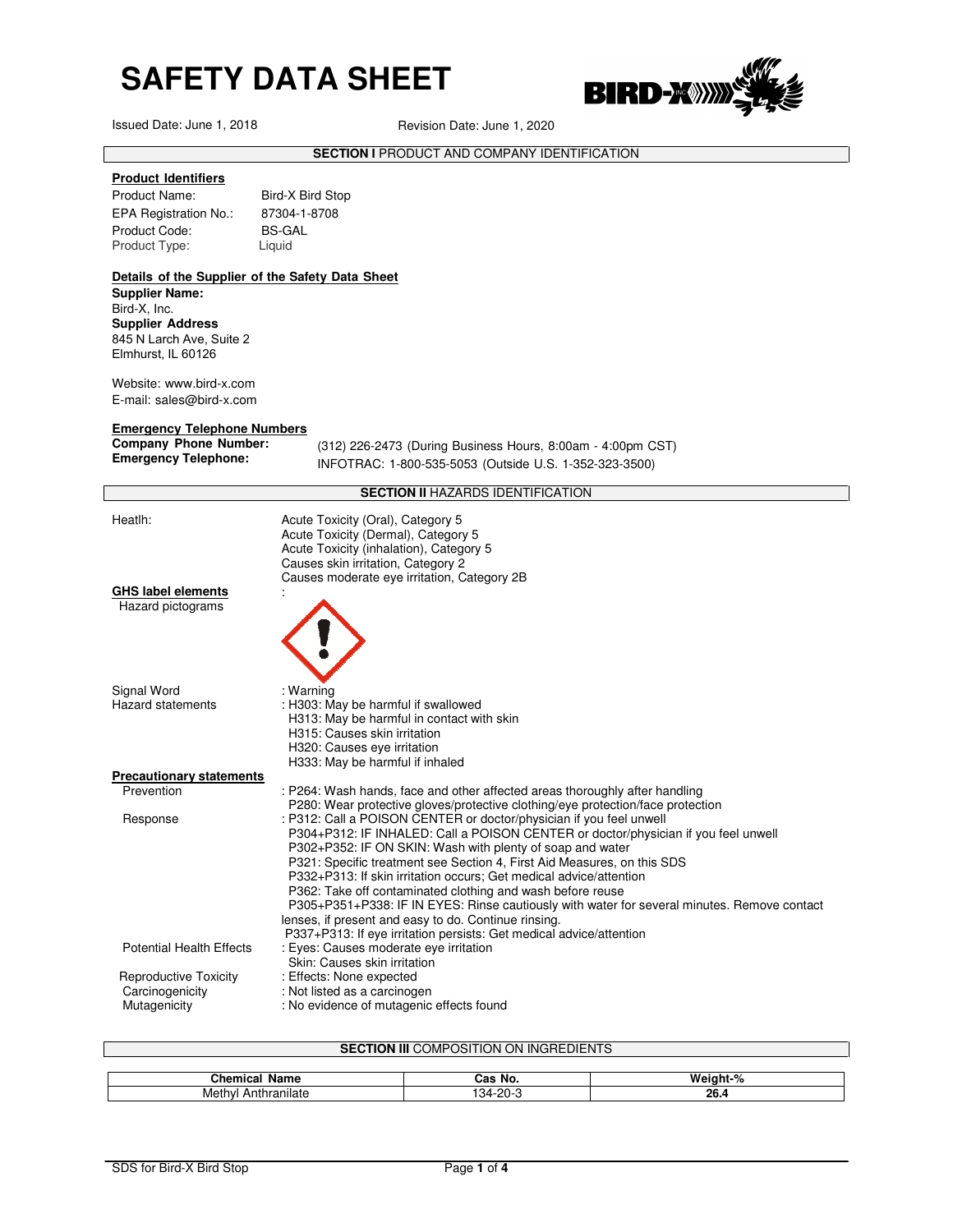Issued Date: June 1, 2018 Revision Date: June 1, 2020

IRD-**X**WX



### **Description of necessary first aid measures**

### **Inhalation:**

Remove victim to fresh air and keep at rest in a position comfortable for breathing. If not breathing, if breathing is irregular or if respiratory arrest occurs, provide artificial respiration or oxygen by trained personnel. It may be dangerous to the person providing aid to give mouth-to-mouth resuscitation. Call a poison control center or doctor for further treatment advice.

### **Eye Contact:**

Immediately flush eyes with plenty of water, occasionally lifting the upper and lower eyelids. Check for and remove any contact lenses. Continue to rinse for at least 20 minutes. Call a poison control center or doctor for further treatment advice.

### **Skin Contact:**

Flush contaminated skin with plenty of water. Continue to rinse for at least 20 minutes. Wash clothing before reuse. Clean shoes thoroughly before reuse. Call a poison control center or doctor for further treatment advice.

### **Ingestion:**

Get medical attention immediately. Call a poison center or physician. Wash out mouth with water. If material has been swallowed and the exposed person is conscious, give small quantities of water to drink. Stop if the exposed person feels sick as vomiting may be dangerous. Do not induce vomiting. If vomiting occurs, the head should be kept low so that vomit does not enter lungs. Never give anything by mouth to an unconscious person. If unconscious, place in recovery position and get medical attention immediately. Maintain an open airway.

### **SECTION V** FIRE-FIGHTING MEASURE

### **Extinguishing Media**

Suitable extinguishing Foam, dry chemical, carbon dioxide, water spray or fog Special protective equipment for fire-fighters Fire-fighters should wear appropriate protective equipment

### **SECTION VI ACCIDENTAL RELEASE MEASURES**

### **Small Spill:**

media

Avoid runoff into storm sewers and ditches which lead to waterways

### **Large Spill:**

Sweep, vacuum, or absorb with an inert absorbent for collection in an approved recovery drum for disposal. Wash area with water.

|                                | <b>SECTION VII HANDLING AND STORAGE</b>                                                                                                        |
|--------------------------------|------------------------------------------------------------------------------------------------------------------------------------------------|
| Precautions for safe handling: |                                                                                                                                                |
| <b>General Procedures:</b>     | Do not get on skin, in eyes or clothing.                                                                                                       |
|                                | Wash thoroughly with soap and water after handling and before eating, drinking, chewing gum, or<br>using tobacco.                              |
|                                | Remove and wash contaminated clothing before reuse.                                                                                            |
|                                | Keep from freezing, store above 32 °F.                                                                                                         |
|                                | Store in a cool, dry place and in such a manner as to prevent cross contamination with other<br>pesticides, fertilizers, water, food and feed. |
|                                | Store in original container and out of the reach of children. Preferably in a locked storage area.                                             |
| Handling:                      | Follow all SDS/label precautions even after container is emptied because it may retain product<br>residues                                     |
| Storage:                       | Keep in cool, dry, well ventilated area.                                                                                                       |
|                                | Keep containers tightly closed.                                                                                                                |
|                                | Store in original containers.                                                                                                                  |
|                                | Keep away from the reach of children, pets and domestic animals.                                                                               |
| <b>Storage Temperature:</b>    | 10 °C (50°F) Minimum to 43°C (110°F) Maximum                                                                                                   |
|                                |                                                                                                                                                |
|                                | <b>SECTION VIII EXPOSURE CONTROLS/PERSONAL PROTECTION</b>                                                                                      |
| <b>Control parameters</b>      |                                                                                                                                                |
| <b>Engineering Controls</b>    | Facilities storing or utilizing this material should be equipped with an eyewash facility and a safety                                         |
|                                | shower.                                                                                                                                        |
| Individual protection          | <b>Eve/Face Protection:</b>                                                                                                                    |
| measures:                      | Use chemical splash goggles and face shield (ANSI Z87.1 or approved equivalent).                                                               |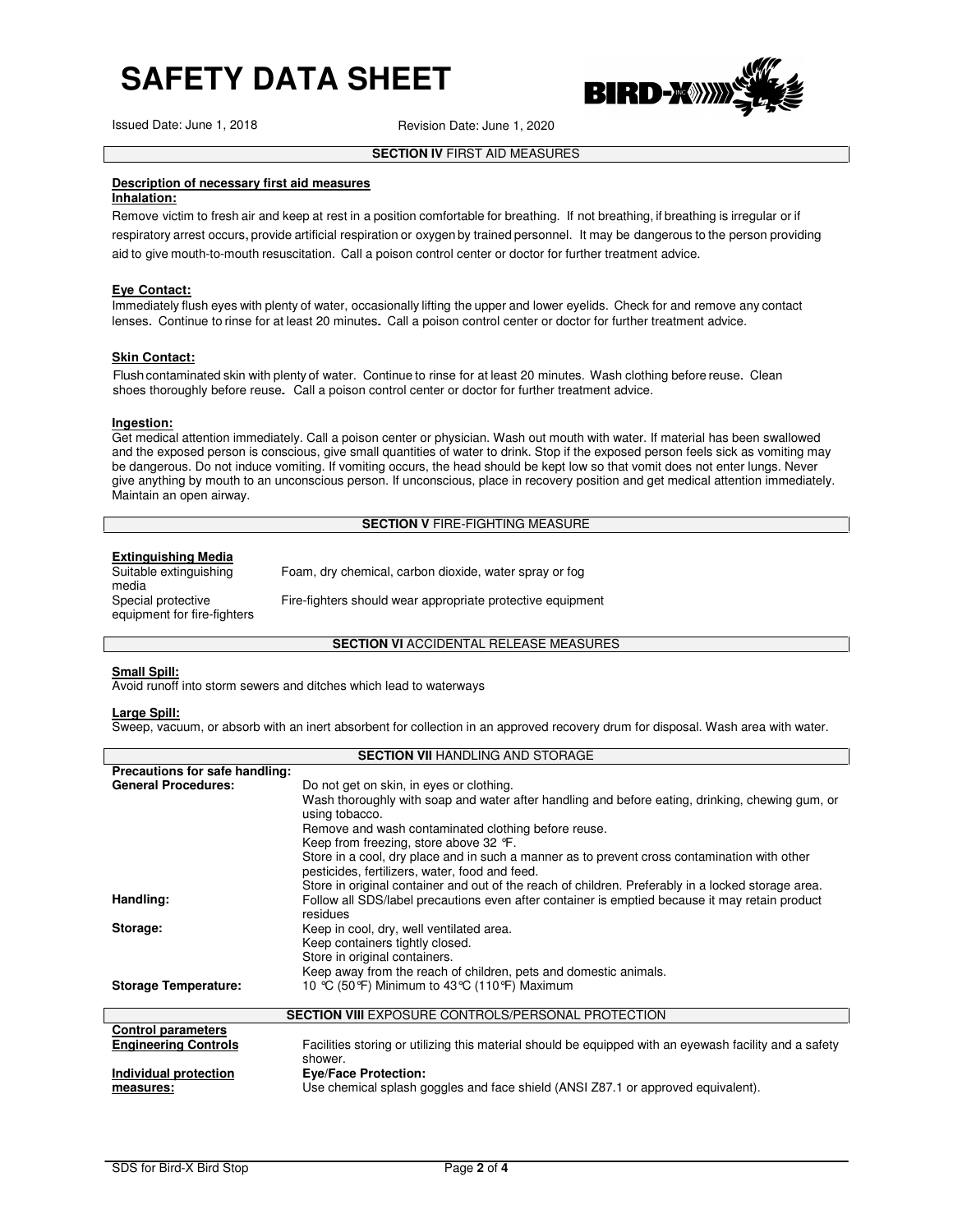

Issued Date: June 1, 2018

### Revision Date: June 1, 2020

**Skin Protection:**  Wear chemical-resistant gloves such as Viton or Barrier Laminate, coveralls over long-sleeved shirt, long pants and chemical resistant footwear plus socks. Chemical resistant headgear for overhead exposure. When exposed to product concentrate, wear a chemical resistant apron.

### **Respiratory Protection:**

Use NIOSH/MSHA approved respirator when exposure limits have been exceeded or are expected.

### **SECTION IX** PHYSICAL AND CHEMICAL PROPERTIES

## **Appearance**<br>**Physical State:**

**Percent Volatile:** Mot available **Color:** Color: Milky white **Color:** Milky white **B**<br> **pH:** B 8 **pH:** 8 **Melting Point:** Not available **Boiling Point:** Not available **Flash Point:** :>100℃ (>212°F)<br>**Evap. Rate:** Slower than either, 100% in 10 days **Flammability:** (solid, gas): Not av **Evap. Rate:** Slower than either, 100% in 10 days under direct sunlight.<br>(32 $\degree$ F) to 0 $\degree$ C **Freezing Point:** (32°F) to 0°C **Vapor Pressure:** Not available<br> **Vapor Density:** Not available **Vapor Density:** 1.038 g/mL **Vapor Density:**  $\frac{1038 \text{ g}}{1038 \text{ g}} = 1.038 \text{ g}}$ <br> **Pour Point:** Not available **Density: Constant Constant Constant Constant Constant Constant Constant Constant Constant Constant Constant Constant Constant Constant C Pour Point: Not available and Solubility** Miscible Miscible **Not available Not available Not available Conservery Auto-ignition Temp:** Not available **Decomp Temp:** Not available **Auto-ignition Temp:** Not available **Viscosity:** Not available **Viscosity:** Not available

**Specific Gravity:** 

Viscous Liquid. **Physical State:** *Odor***:** Strong grape like (solid, gas): Not available

**SECTION X** STABILITY AND REACTIVITY

**Stability:** The product is stable.

### **SECTION XI TOXICOLOGICAL INFORMATION**

### **Information on toxicological effects:**

**Acute: Dermal50:** >5000 mg/kg (Rat) **Oral LD50:** >5000 mg/kg (Rat) **Inhalation LC50:** >2.08 mg/L (Rat) (4-Hour) **Notes: Sensitization –** Not a contact sensitizer **Eye Effects:** Moderately irritating to eyes **Skin Effects: Causes skin irritation** 

### **Carcinogenicity:**

| <b>Chemical Name</b> | <b>NTP Status</b> | <b>IARC Status</b> | <b>OSHA Status</b> |
|----------------------|-------------------|--------------------|--------------------|
| Methyl Anthranilate  | Not listed        | Not listed         | Not listed         |

### **SECTION XII ECOLOGICAL INFORMATION**

### **Environmental Data:**

Do not apply directly to water, to areas where surface water is present or to intertidal areas below the mean high water mark. Runoff from treated areas may be hazardous to aquatic organisms in neighboring areas. Do not contaminate water when disposing of equipment wash waters.

### **SECTION XIII DISPOSAL CONSIDERATIONS**

### **Disposal methods:**

Do not contaminate water, food or feed by disposal. Dispose of in accordance with local, state and federal regulations.

### **Product Disposal:**

Pesticide wastes are toxic. Improper disposal of excess pesticide spray mixture or rinsate is a violation of Federal Law. If these wastes cannot be disposed of by use according to label instructions, contact your State Pesticide or Environmental Control Agency, or the Hazardous Waste representative at the nearest EPA Regional Office for guidance.

### **Empty Container:**

Refer to product label for container disposal instructions.

### **SECTION XIV TRANSPORT INFORMATION**

SDS for Bird-X Bird Stop Page **3** of **4**